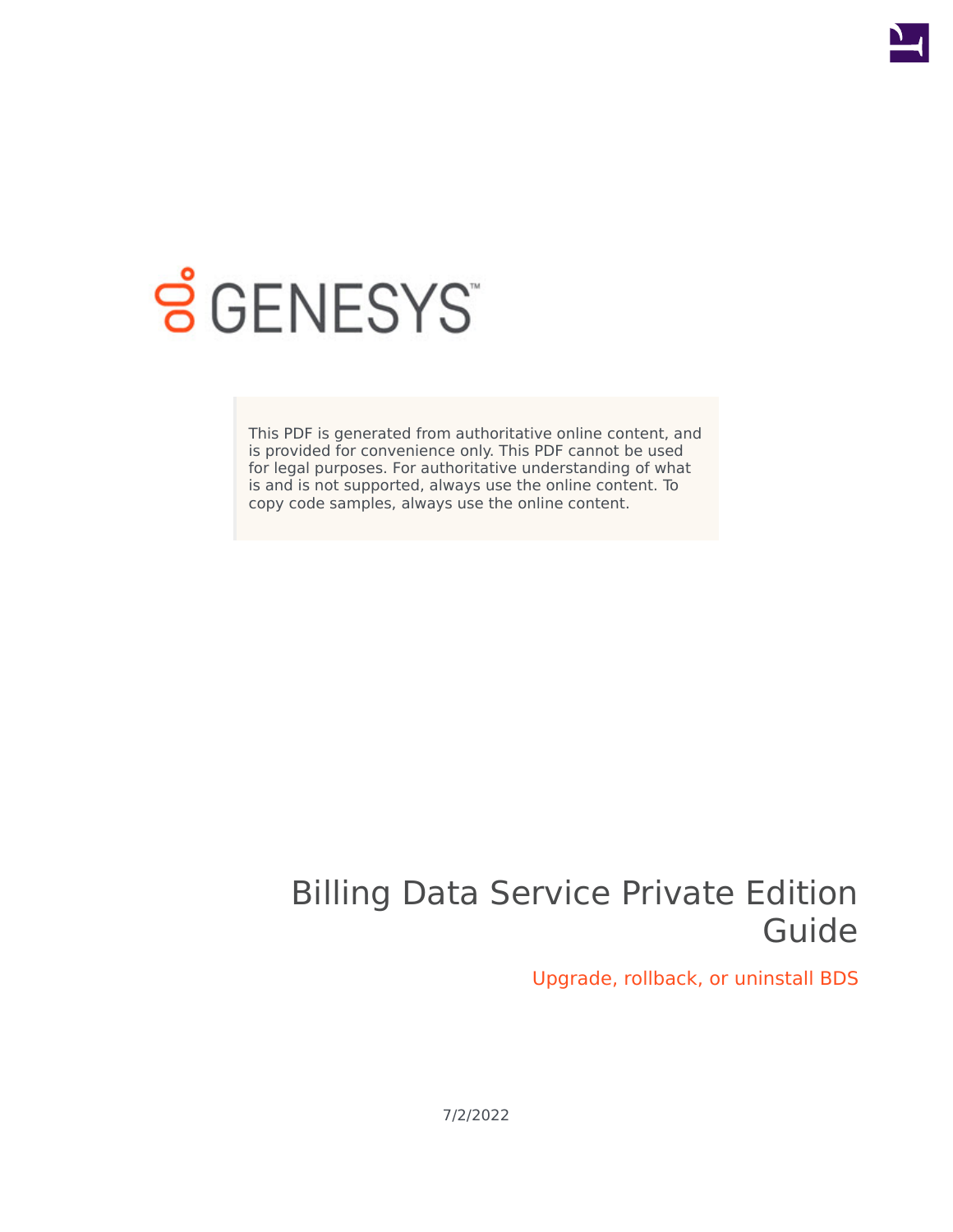## Contents

- 1 [Upgrade BDS](#page-2-0)
	- 1.1 [Migrate configuration](#page-2-1)
- 2 [Rollback BDS](#page-3-0)
- 3 [Uninstall BDS](#page-3-1)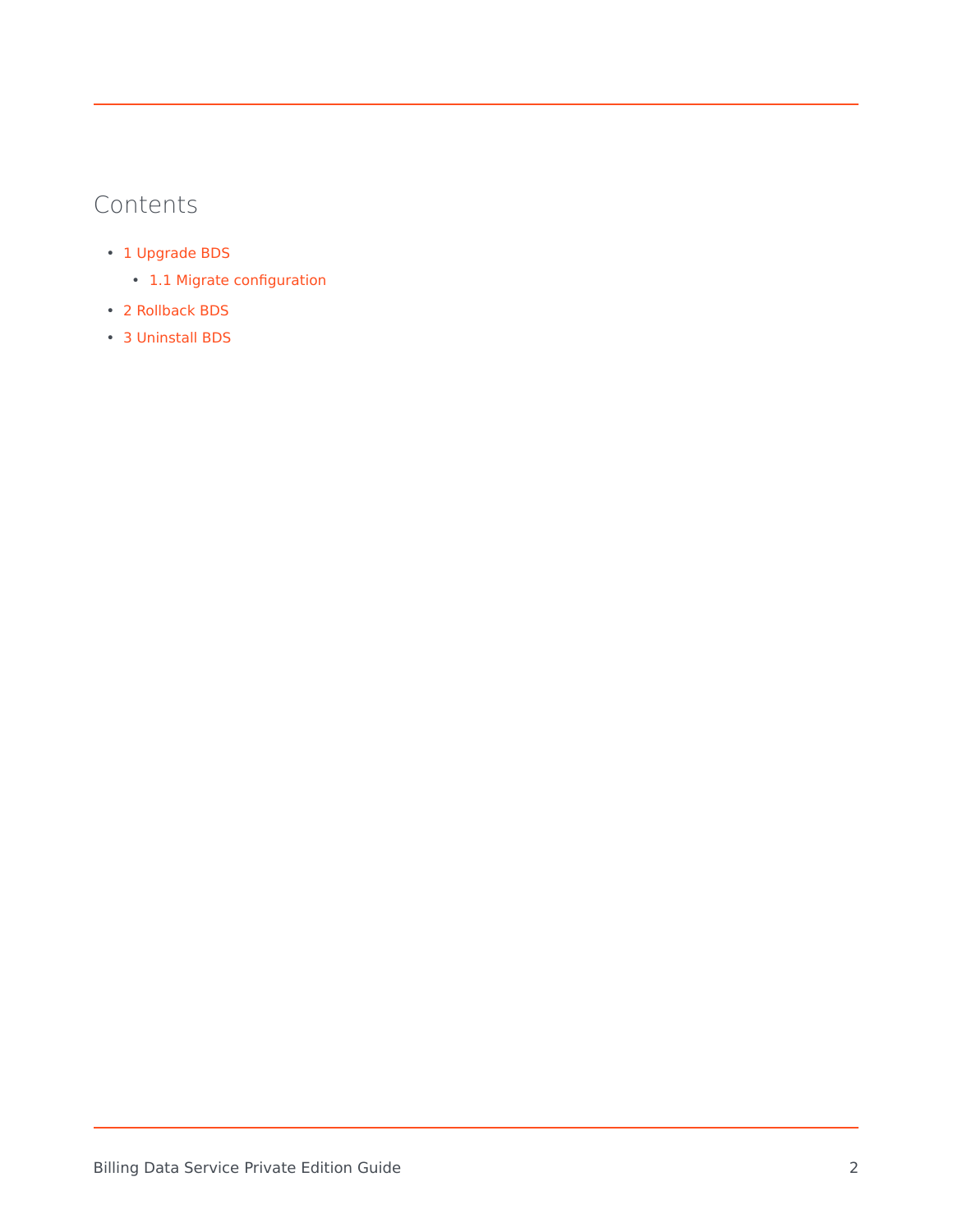Learn how to upgrade, rollback, or uninstall Billing Data Service (BDS).

#### **Related documentation:**

- •
- •

### <span id="page-2-0"></span>Upgrade BDS

Before upgrading, ensure that you have a current backup of configuration files for configmaps.

To upgrade to a new release of BDS, deploy the new release. BDS provides a tool to automatically migrate configuration settings to the new release. If the new release introduces new parameters, or has changes to existing parameters, BDS prompts you to populate them.

#### <span id="page-2-1"></span>Migrate configuration

This section describes how to use the BDS migration tool to patch your configuration file in preparation for upgrading BDS.

**Prerequisites:** Ensure that the **cfg file** parameter in **gvars.py** contains the correct path to the configuration file to be patched:

docker run -e ACTION=config -u genesys -t -v \$(pwd)/etc:/genesys/etc -i pureengage-dockerproduction.jfrog.io/cloudbilling/scripts:latest

- 1. Prepare environment:
	- . /home/genesys/.bash\_profile export BDS OPERATING MODE=MULTICLOUD PE
- 2. Run configuration wizard:

python3 brsctl.py migrate

Starting configuration migration config.py:init: Trying to read configuration from /genesys/brs/config.json 2021-04-28 11:54:50,290 DEBUG MainThread config.py:init: Read configuration from /genesys/brs/config.json Found configuration 100.0.000.0001, BDS 10.0.000.01. Searching for required migration patches... Patches to be applied: 0.0.0.0 to 100.0.000.0002, 100.0.000.0002 to 100.0.000.0003 Proceed? [y/N]: y Current configuration backup file '/genesys/brs/config.json.100.0.000.0001.backup' and gvars '/genesys/brs/gvars.py.100.0.000.0001.backup' are created Applying patch 0.0.0.0 to 100.0.000.0002 ... ------> OK Applying patch 100.0.000.0002 to 100.0.000.0003 ...  $- - - - - > 0K$